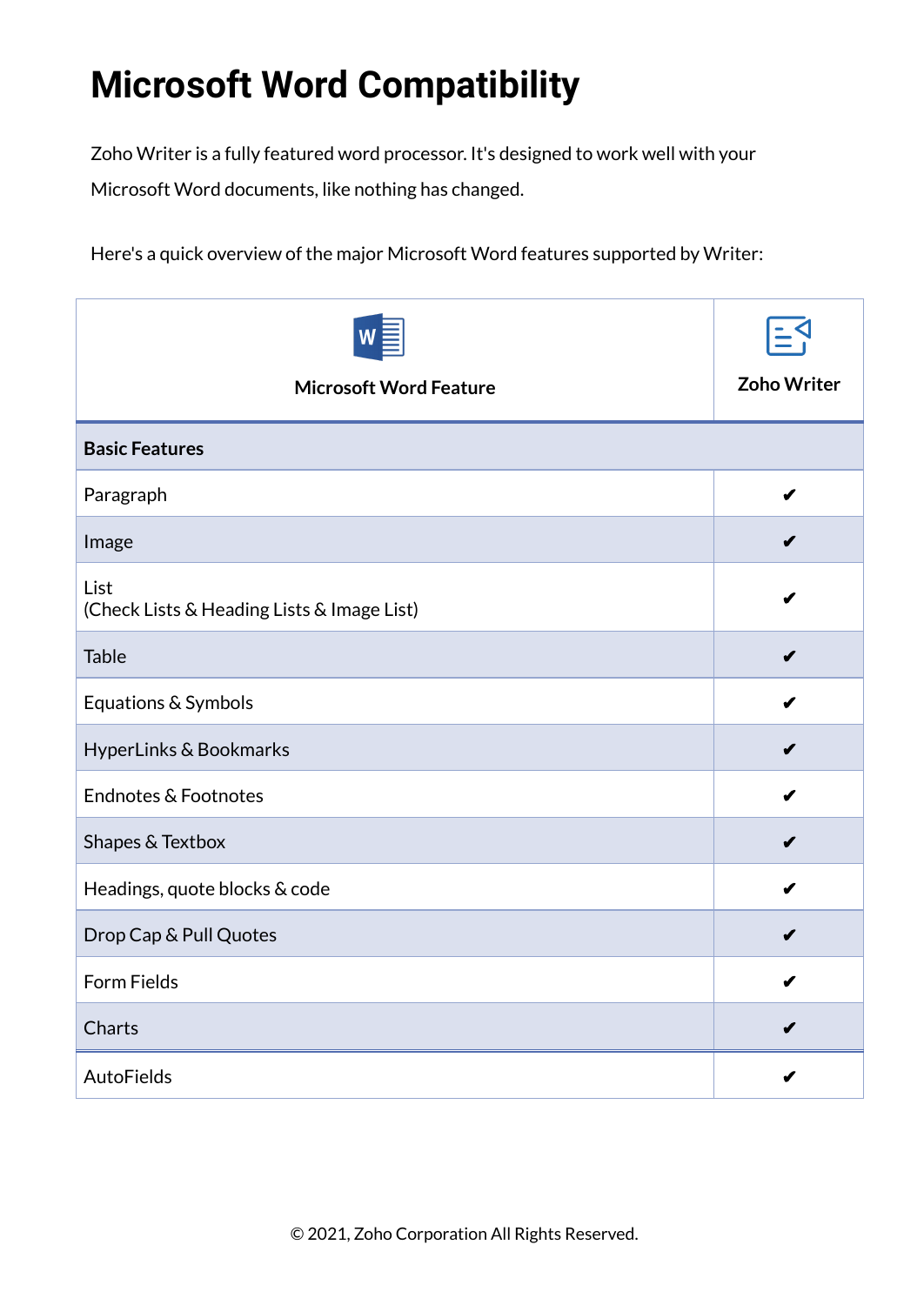| Media & Web Widgets                 | J |
|-------------------------------------|---|
| Watermark                           |   |
| <b>Bibliography &amp; Citations</b> | X |
| <b>Editing Options</b>              |   |
| <b>Text Formatting</b>              | ✔ |
| <b>Text Effects</b>                 | X |
| Text Direction [LTR & RTL]          |   |
| Spacing and Indentation             |   |
| Alignment & Tab stops               |   |
| Borders & Shading                   |   |
| Image [Rotate, Crop & Resize]       |   |
| Table Row & Cell [ Merge & Split ]  |   |
| <b>Format Painter</b>               |   |
| Auto Correct & Quick Text           |   |
| <b>Advanced Editing Options</b>     |   |
| <b>Effect to Images</b>             | X |
| <b>Offline Editing</b>              | Í |
| Captions [Table & Image]            | X |
| Formulae in Tables                  | Í |
| <b>Table of Contents</b>            |   |
| <b>Multi-Reviewer Comments</b>      |   |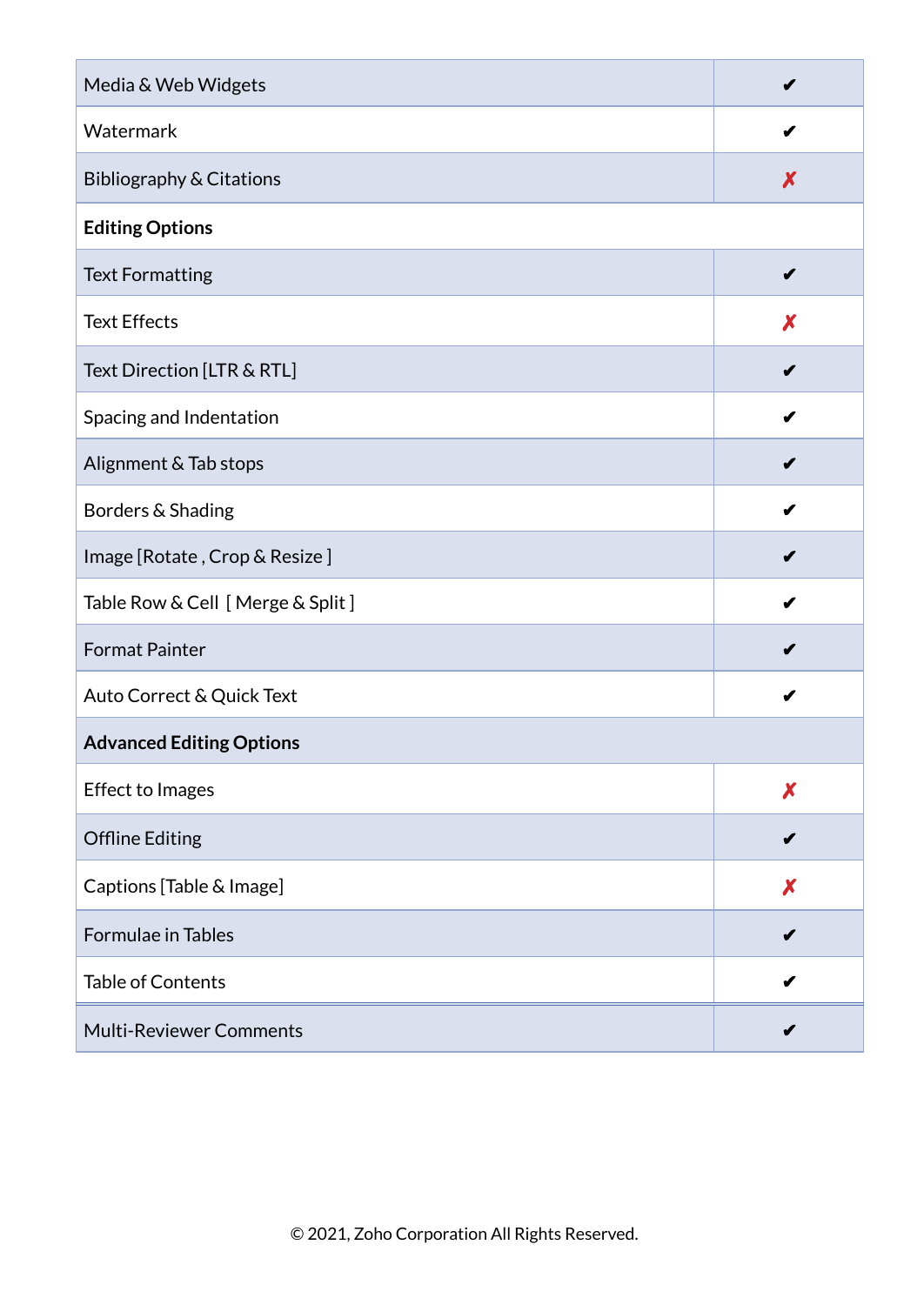| Zoom In & Out                                   |   |  |
|-------------------------------------------------|---|--|
| <b>Layout Options</b>                           |   |  |
| Page Layout [A4/Letter]                         | J |  |
| Multi-Column Layout                             |   |  |
| Headers & Footers [First & Odd/Even Page]       |   |  |
| Manual Page Breaks & Column Breaks              |   |  |
| Table Column [Distribute Columns / Fit To Page] |   |  |
| Cover Page                                      |   |  |
| <b>Section Breaks</b>                           | Í |  |
| Outline mode                                    | X |  |
| Page View & Web View modes                      | ✔ |  |
| <b>Document Generation &amp; Assembly</b>       |   |  |
| Mail Merge                                      | J |  |
| Label & Envelope Merge                          |   |  |
| Templates                                       |   |  |
| <b>Translators</b>                              | Х |  |
| Electronic Signature                            |   |  |
| Document Sharing & Collaboration                |   |  |
| Co-Authoring & Collaborative Review             |   |  |
| Contextual Comments [Reply & Resolve]           |   |  |
| Track Changes [Accept & Reject]                 | ✔ |  |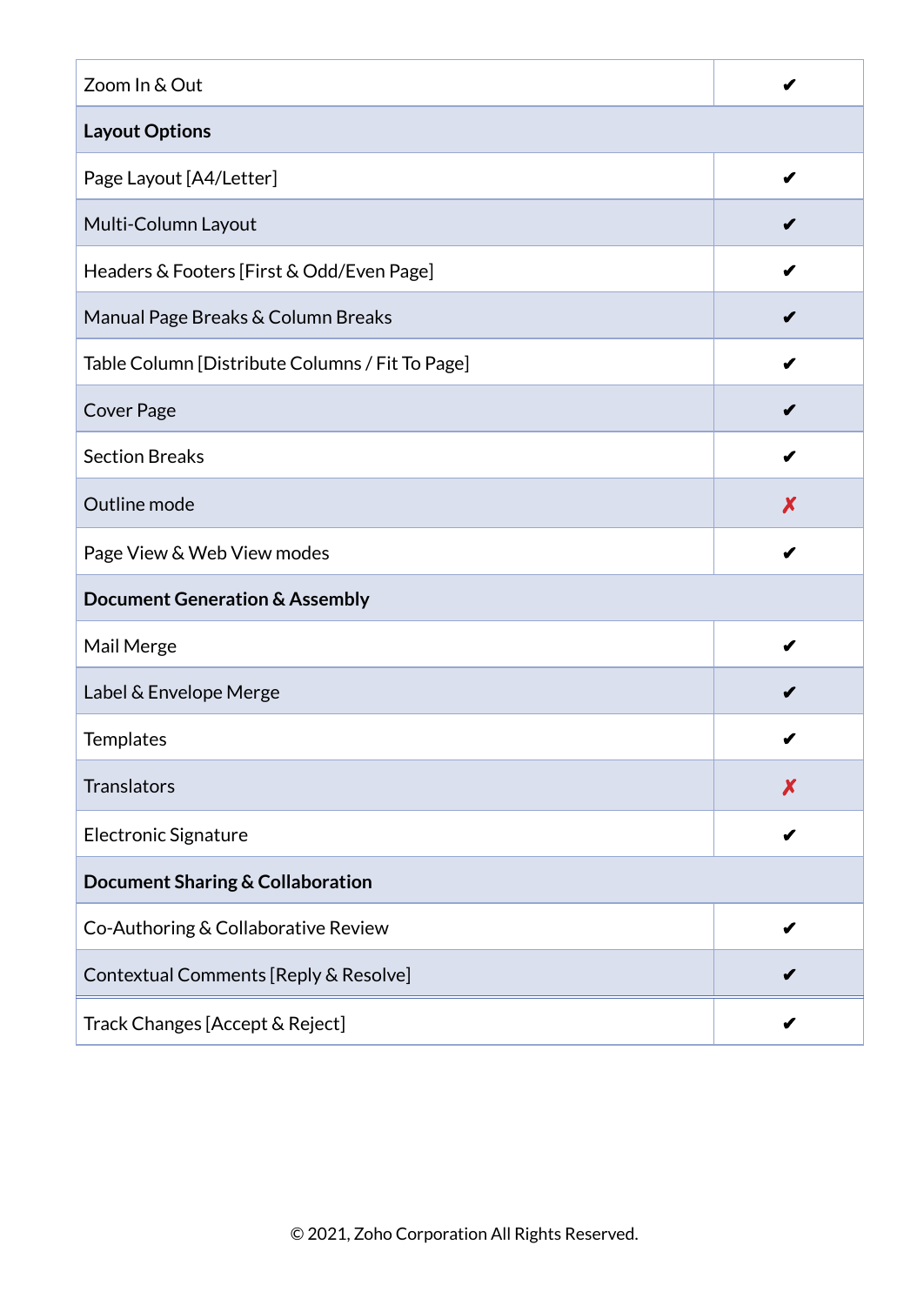| <b>Email Document</b>                      | J |  |
|--------------------------------------------|---|--|
| Publishing To Web                          | ✔ |  |
| <b>Publishing To WordPress</b>             | ✔ |  |
| <b>Document Review &amp; Proofing</b>      |   |  |
| Spell Check & Grammar [As you type]        | V |  |
| Live Word Count & Page Count               |   |  |
| Personal Dictionary                        |   |  |
| Find & Replace                             |   |  |
| <b>Thesaurus</b>                           |   |  |
| <b>Version History</b>                     |   |  |
| Navigator                                  |   |  |
| <b>Document Security</b>                   |   |  |
| <b>Password Protected Sharing</b>          | V |  |
| <b>Password Protected Download</b>         |   |  |
| <b>Lock Shared Content</b>                 |   |  |
| <b>Mask Shared Content</b>                 | J |  |
| <b>Restrict Editing</b>                    | ✔ |  |
| <b>Document Design &amp; Customization</b> |   |  |
| Page Borders                               | ✔ |  |
| <b>Table Themes</b>                        | V |  |
| <b>Document Themes</b>                     | J |  |